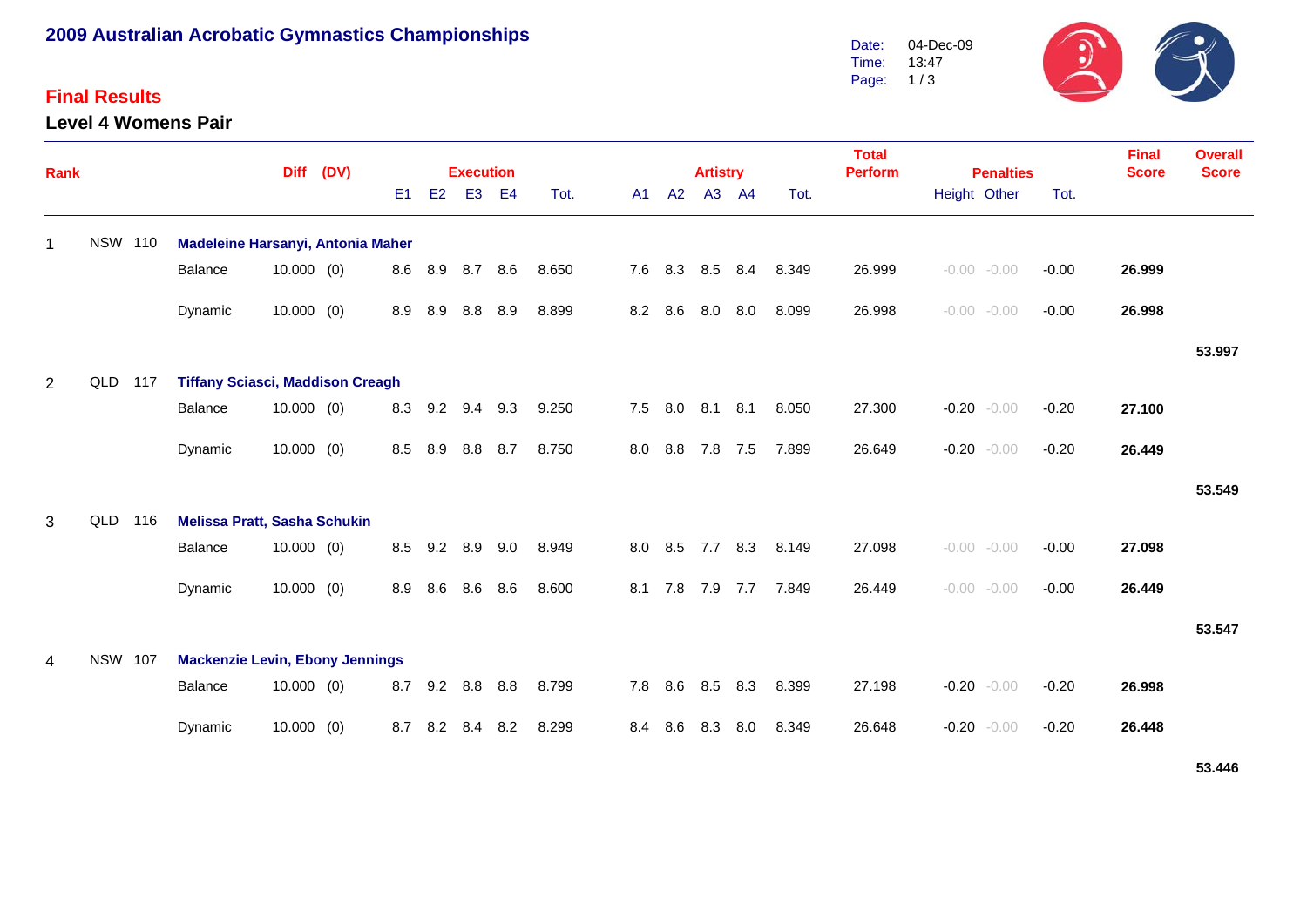# **2009 Australian Acrobatic Gymnastics Championships**

#### **Final Results**

**Level 4 Womens Pair**



| <b>Rank</b>    |                |     |                                    | (DV)         |  |                | <b>Execution</b> |                   |           |       |     | <b>Artistry</b> |                 |       | <b>Total</b><br><b>Perform</b> |        | <b>Penalties</b> |                | <b>Final</b><br><b>Score</b> | <b>Overall</b><br><b>Score</b> |        |
|----------------|----------------|-----|------------------------------------|--------------|--|----------------|------------------|-------------------|-----------|-------|-----|-----------------|-----------------|-------|--------------------------------|--------|------------------|----------------|------------------------------|--------------------------------|--------|
|                |                |     |                                    |              |  | E <sub>1</sub> | E2               | E <sub>3</sub>    | <b>E4</b> | Tot.  | A1  | A2              |                 | A3 A4 | Tot.                           |        | Height Other     |                | Tot.                         |                                |        |
| 5              | <b>NSW 109</b> |     | Abigail McDonald, Kyana Chan       |              |  |                |                  |                   |           |       |     |                 |                 |       |                                |        |                  |                |                              |                                |        |
|                |                |     | Balance                            | 10.000(0)    |  | 8.4            |                  | $9.0$ $8.7$ $8.8$ |           | 8.749 | 8.0 |                 | 8.0 8.8         | 8.2   | 8.100                          | 26.849 | $-0.00$          | $-0.30$        | $-0.30$                      | 26.549                         |        |
|                |                |     | Dynamic                            | $10.000$ (0) |  | 8.7            | 8.8              | 8.4               | 8.5       | 8.600 | 8.5 | 7.4             | 8.1             | 8.0   | 8.050                          | 26.650 | $-0.00$          | $-0.00$        | $-0.00$                      | 26.650                         |        |
|                |                |     |                                    |              |  |                |                  |                   |           |       |     |                 |                 |       |                                |        |                  |                |                              |                                | 53.199 |
| 6              | <b>NSW 108</b> |     | Natalie Lin, Alexandra Der         |              |  |                |                  |                   |           |       |     |                 |                 |       |                                |        |                  |                |                              |                                |        |
|                |                |     | Balance                            | 10.000(0)    |  | 8.4            | 8.6              | 8.7               | 8.7       | 8.650 |     | 8.2 7.9         | 8.1             | 8.1   | 8.100                          | 26.750 |                  | $-0.00 - 0.00$ | $-0.00$                      | 26.750                         |        |
|                |                |     | Dynamic                            | $10.000$ (0) |  | 8.6            | 8.5              | 7.9               | 8.4       | 8.450 |     |                 | 7.9 7.7 7.7 7.8 |       | 7.749                          | 26.199 |                  | $-0.00 - 0.00$ | $-0.00$                      | 26.199                         |        |
|                |                |     |                                    |              |  |                |                  |                   |           |       |     |                 |                 |       |                                |        |                  |                |                              |                                | 52.949 |
| $\overline{7}$ | QLD            | 114 | <b>Sarah Ramsey, Meagan Walker</b> |              |  |                |                  |                   |           |       |     |                 |                 |       |                                |        |                  |                |                              |                                |        |
|                |                |     | Balance                            | $10.000$ (0) |  | 8.7            | 8.2              | 8.8 8.7           |           | 8.700 | 7.0 | 7.4             | 7.8 7.4         |       | 7.399                          | 26.099 |                  | $-0.00 - 0.00$ | $-0.00$                      | 26.099                         |        |
|                |                |     | Dynamic                            | 10.000(0)    |  | 8.4            | 8.8              | 8.4 7.8           |           | 8.400 | 8.1 | 7.9             | 8.0             | 7.7   | 7.950                          | 26.350 |                  | $-0.00 - 0.00$ | $-0.00$                      | 26.350                         |        |
|                |                |     |                                    |              |  |                |                  |                   |           |       |     |                 |                 |       |                                |        |                  |                |                              |                                | 52.449 |
| 8              | QLD            | 115 | Ashleigh Wellington, Rebecca Power |              |  |                |                  |                   |           |       |     |                 |                 |       |                                |        |                  |                |                              |                                |        |
|                |                |     | Balance                            | $10.000$ (0) |  | 8.5            | 7.8              | 8.5               | 8.6       | 8.500 | 8.0 | 7.9             | 7.7 7.7         |       | 7.799                          | 26.299 |                  | $-0.00 - 0.00$ | $-0.00$                      | 26.299                         |        |
|                |                |     | Dynamic                            | $10.000$ (0) |  | 8.8            | 8.4              | 8.3               | 8.4       | 8.400 | 7.8 | 8.4             | 7.7 7.3         |       | 7.750                          | 26.150 | $-0.00$          | $-0.00$        | $-0.00$                      | 26.150                         |        |
|                |                |     |                                    |              |  |                |                  |                   |           |       |     |                 |                 |       |                                |        |                  |                |                              |                                |        |

**52.449**